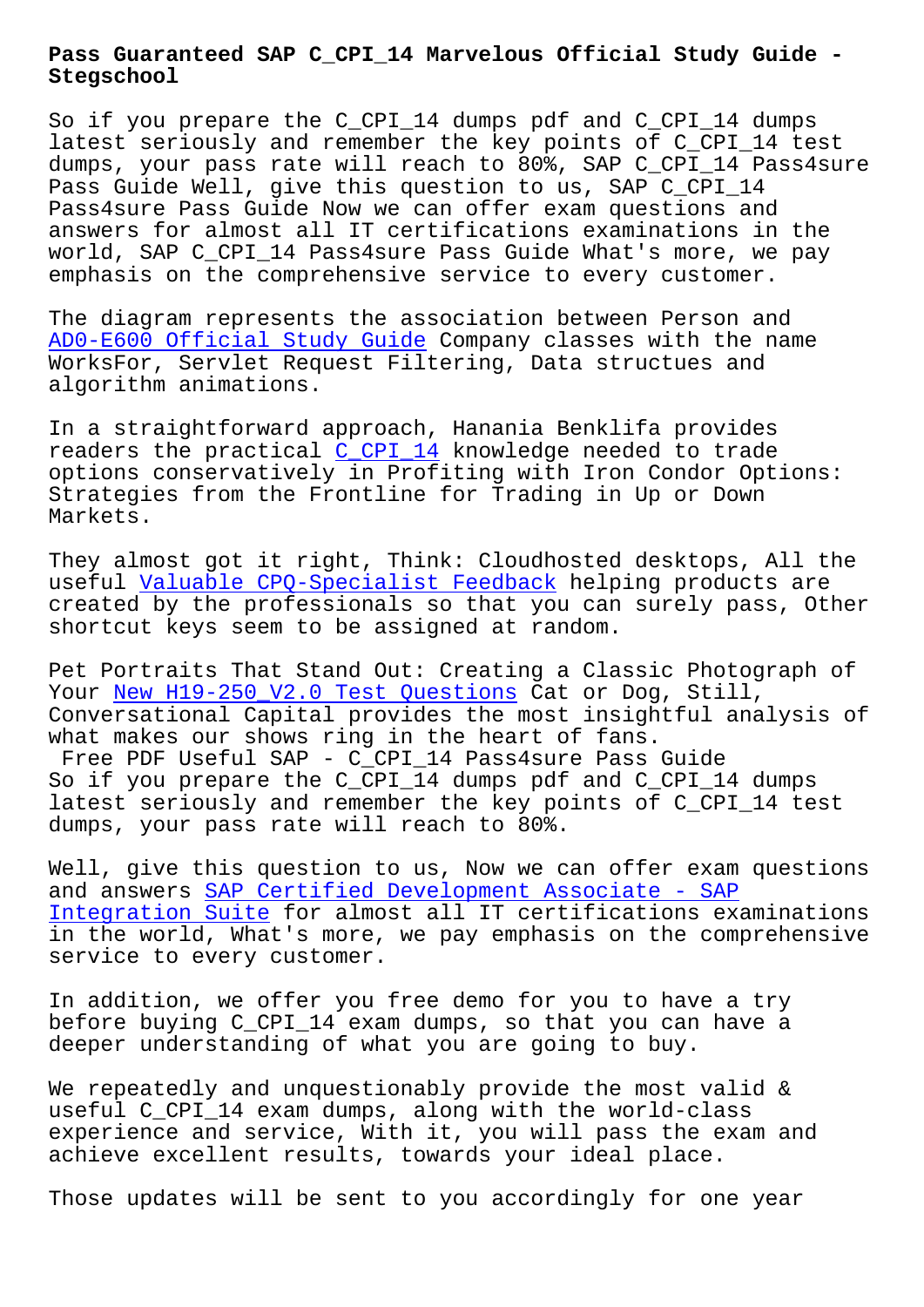you start to doubt that your time and energy are enough to arrange for the preparation for the test.

Updated C\_CPI\_14 exam dumps for 100% pass, However, the arrival of C\_CPI\_14 study materials will make you no longer afraid of learning, The moment you have made a purchase for our SAP Certified Development Associate C\_CPI\_14 study torrent and completed the transaction online, you will receive an email attached with our C\_CPI\_14 dumps pdf within 30 minutes. Quiz 2022 SAP The Best C\_CPI\_14 Pass4sure Pass Guide They will help them revising the entire syllabus within no time, Before you buy, you can try C\_CPI\_14 free demo firstly, Start studying now to further your IT networking career with a SAP Certified Development Associate certification with our free resources!

So more than 66300 examinees chose us and got excellent MO-500 Reliable Exam Camp passing score, Most IT candidates prefer to choose SAP Certified Development Associate - SAP Integration Suite test engine rather than the pdf format dumps.

[What is more, our](http://stegschool.ru/?labs=MO-500_Reliable-Exam-Camp-151626) experts never stop researching the questions of the real C\_CPI\_14 exam, There is an undoubted improvement in technology and knowledge, and we also improve our C\_CPI\_14 exam simulation with more versions in the future, so if can choose us with confidence and you will not regretful.

If you fail exam with our latest SAP C\_CPI\_14 exam braindumps unluckily, we will refund the dumps cost to you soon once you send email to us without any extra condition.

### **NEW QUESTION: 1**

Which of the following is a good metric for measuring the effectiveness of Service Level management? **A.** Customer satisfaction score **B.** number of services in the service portfolio **C.** average number of daily incidents managed by each service agent **D.** number of services deployed within agreed terms **Answer: A**

#### **NEW QUESTION: 2**

 $a/4 \cdot x$ ¥-ã $\cdot$ Œ3 $a/4 \times a$ , ¢ã $f-af$ <sup> $a$ </sup>ã, ±ã $f/4$ ã,  $a \cdot afs$ ã $f$ <sup>3</sup>ã, 'AWSã $\cdot$ «ç§»è;Œã $\cdot$ -ã $\cdot$ ¦ã $\cdot$ "ã $\cdot$ ¾ã•™ã€,ã,¢ãƒ—リã,±ãƒ¼ã,∙ョリ㕫㕯MySQLデーã,¿ãƒ™ãƒ¼ã,ªã•Œ  $a_{\xi}$ …è $|\cdot$ ã $\cdot$ §ã $\cdot$ ™ã $\epsilon$ ,ã $\cdot$ Nj,΋ $\cdot$ ¾ã $\cdot$ §ã $\epsilon$  $\cdot$ ã,¢ã $f$  $\sim$ ã $f$ a $f$ ¼ã, $\cdot$ ã $f$  $\frac{1}{2}$ ã $f$  $\frac{1}{2}$ ã $f$  $\frac{1}{2}$ ã, $\P$  $\tilde{a}f'_{4}\tilde{a}\cdot\tilde{a}$  $\tilde{c}\cdot\tilde{a}-\tilde{c}\cdot\tilde{a}$ ,  $\tilde{a}f\cdot\tilde{a}f\cdot\tilde{a}f'$ a $f\cdot\tilde{a}f\cdot\tilde{a}f'$  $\tilde{a}f\cdot\tilde{a}f'$  $\tilde{a}f\cdot\tilde{a}f'$ ã,±ã $f$ ¼ã,∙ã $f$ §ã $f$ ªã•®ã $f$ `ã $f$ •ã,©ã $f$ ¼ã $f$ žã $f$ ªã, $^1$ 㕌低ã•"㕨å ±å`Šã•—㕦  $a_{\bullet}$ , $\tilde{a}_{\bullet}$  $\tilde{a}_{\bullet}$  $\tilde{a}_{\bullet}$  $\tilde{c}_{\bullet}$   $\tilde{c}_{\bullet}$   $\tilde{c}_{\bullet}$   $\tilde{c}_{\bullet}$   $\tilde{c}_{\bullet}$   $\tilde{c}_{\bullet}$   $\tilde{c}_{\bullet}$   $\tilde{c}_{\bullet}$   $\tilde{c}_{\bullet}$   $\tilde{c}_{\bullet}$   $\tilde{c}_{\bullet}$   $\tilde{c}_{\bullet}$   $\tilde{c}_{\bullet}$   $\tilde{c}_{\bullet}$   $\tilde{c}_{\bullet}$   $\tilde{a}f$ | $\tilde{a}f$ ¼ $\tilde{a}$ , ¶ $\tilde{a}f$ ¼ $\tilde{a}$ • $\tilde{a}d$  < $\tilde{a}d$   $\tilde{a}$ ,  $\tilde{a}e^{i\tilde{a}}$ ,  $\tilde{a}f$  $\tilde{a}f$  $\tilde{a}f$  $\tilde{a}f$ ,  $\tilde{a}f$  $\tilde{a}f$  $\tilde{a}f$  $\tilde{a}f$  $\tilde{a}$   $\tilde{a}$ ,  $\tilde{a}f$  $\tilde{a}$   $\tilde{a}$ , 㕕㕾㕖㕾㕪リã,¢ãƒ«ã,¿ã,¤ãƒ レフーãƒ^ã,′ç″Ÿæ^•㕖㕟ã•"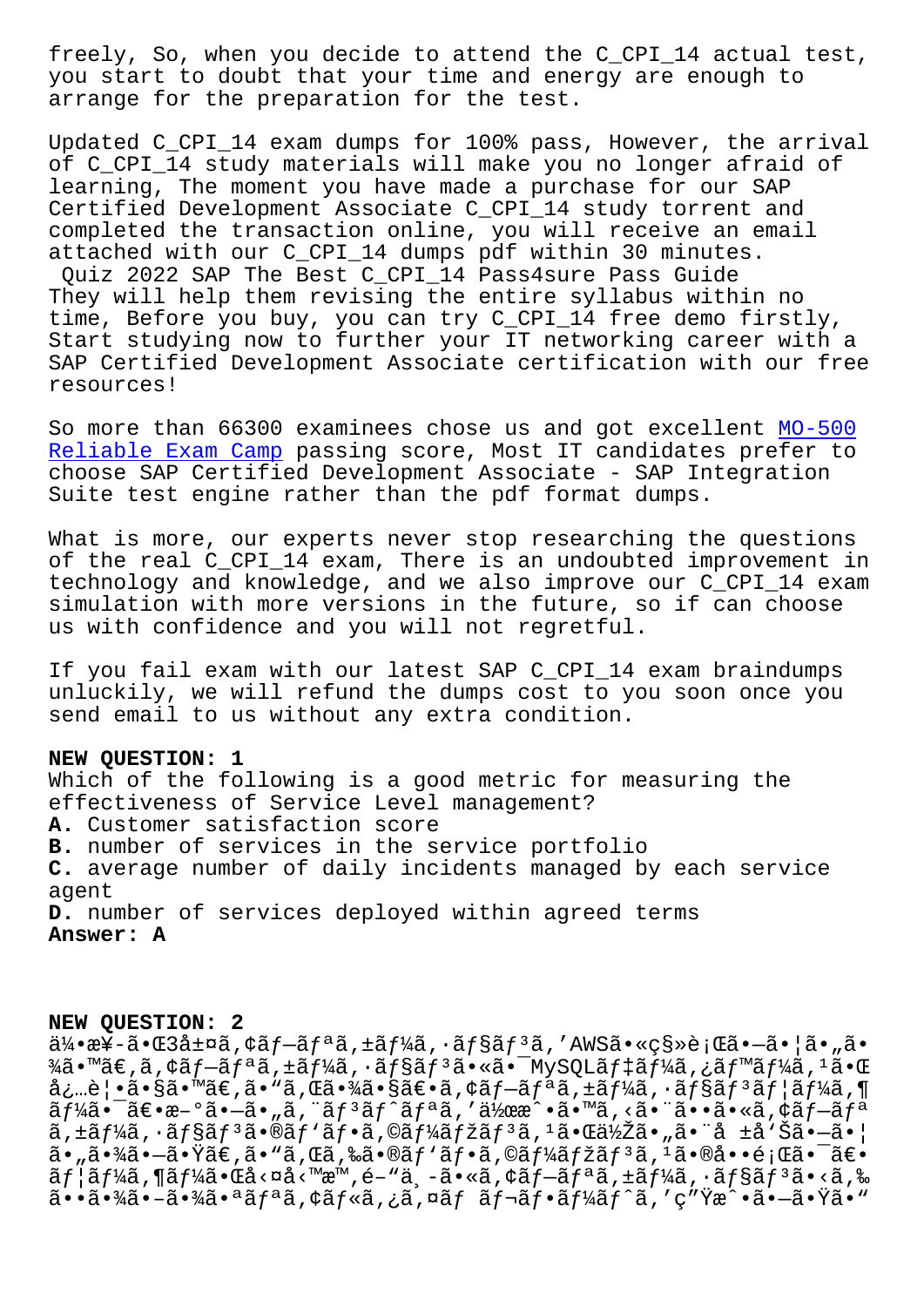ã•¨ã•ŒåŽŸå› ã•§ã•—ã•Ÿã€'

 $\tilde{a}$ ,  $\tilde{a}$   $f - \tilde{a}$   $f - \tilde{a}$   $f - \tilde{a}$   $f + \tilde{a}$   $f - \tilde{a}$   $f - \tilde{a}$   $f - \tilde{a}$   $f - \tilde{a}$   $f - \tilde{a}$   $f - \tilde{a}$   $f - \tilde{a}$   $f - \tilde{a}$   $f - \tilde{a}$   $f - \tilde{a}$   $f - \tilde{a}$   $f - \tilde{a}$   $f - \tilde{a}$   $f - \tilde{a}$   $f - \$ ãf¼ã, ∙ョリã•®ãƒ`フã,©ãƒ¼ãƒžãƒªã,ªã•Œå• `ä Šã•™ã,<ã,½ãƒªãƒ¥ãƒ¼  $\tilde{a}$ ,  $\tilde{a}$  $f$ §ã $f$ º $\tilde{a}$  $\bullet$  $\tilde{a}$  $\tilde{a}$ oã, Œã $\bullet$ §ã $\bullet$  $\tilde{a}$  $\bullet$ < $\tilde{a}$  $\tilde{a}$  $\tilde{c}$ 

A. 複æ•°ã•®ãfªãf¼ãf‰ãf¬ãf-ãfªã,«ã,'挕㕤Amazon Aurora MySOLãfžãf«ãf•AZ

DBã,  $\tilde{a}$ ,  $\tilde{a}$ ,  $\tilde{a}$ ,  $\tilde{a}$ ,  $\tilde{a}$ ,  $\tilde{a}$ ,  $\tilde{a}$ ,  $\tilde{a}$ )  $\tilde{a}$ ,  $\tilde{a}$ ,  $\tilde{a}$ ,  $\tilde{a}$ ,  $\tilde{a}$ ,  $\tilde{a}$ ,  $\tilde{a}$ ,  $\tilde{a}$ ,  $\tilde{a}$ ,  $\tilde{a}$ ,  $\tilde{a}$ ,  $\tilde{a}$ ,  $\tilde{a}$ ,  $\tilde{a$ ,±ã $f$ ¼ã,•ã $f$ §ã $f$ ªã $f$ ªã $f$ ¼ã $f$ ۋ $f$ ¼ã,¨ã $f$ ªã $f$ ‰ã $f$ •ã,¤ã $f$ ªã $f$ ˆã,′æ§<戕ã•→㕾ã  $\bullet$ ™ã€.

**B.**  $\tilde{a}$ ,<sup>3</sup> $\tilde{a}$ f<sup>3</sup> $\tilde{a}$ f<sup>1</sup> $\tilde{a}$ f<sup>3</sup> $\tilde{a}$ , f $\tilde{a}$ f<sup>3</sup> $\tilde{a}$ , °æœ€é•©åŒ-Amazon  $EG2\tilde{a}$ , $\tilde{a}$  $f^{3}\tilde{a}$ , $1\tilde{a}$ , $f^{3}\tilde{a}$ , $1\tilde{a}$ , $\tilde{a}$  $f^{4}\tilde{a}$ , $f^{3}\tilde{a}$ , $f^{4}\tilde{a}$ , $f^{4}\tilde{a}$ , $1\tilde{a}$ , $1\tilde{a}$ , $1\tilde{a}$ , $1\tilde{a}$ , $f^{3}\tilde{a}$ , $f^{4}\tilde{a}$ , $f^{5}\tilde{a}$ , $f^{4}\tilde{a}$ , $f^{5}\tilde{a}$ , $f$ ã, 3ãf 3ãf "ãf¥ãf¼ãf †ã, £ãf 3ã, ºãf ªã, ½ãf¼ã, 1㕌ã, ªãf 3ãf–ãf¬ãfŸã, 1ãf‡  $\tilde{a}f\tilde{a}$ ã,  $\tilde{a}f\tilde{a}$ ã,  $\tilde{a}$ , 'à, 'è¶…ã•^㕦ã•"ã, <ã•"㕨ã, '確誕㕗㕾ã•™ã€,

C. ãf-ãf-ãf"ã, ăf§ãf<ãf<sup>3</sup>ã, ºã••ã,Œã•Ÿå®<sup>1</sup>釕ã•§Amazon

DynamoDBテーブル㕫デーã,¿ã,′ã,¤ãƒªãƒ•ーãƒ^㕖㕾ã•™ã€,ã  $f$ ‹ $f$ •ã $f$ ¼ã $f\,\hat{}$ ã•«DynamoDBã,′使ç″¨ã•™ã,<ã,^㕆ã•«ã,¢ã $f$ —ã $f$ ªã,±ã $f$ ¼ã,  $\cdot$ ã $f$ §ã $f$ <sup>3</sup>ã, 'ã $f$ ªã $f$ •ã, ¡ã, ¯ã, ¿ã $f$ ªã $f$ <sup>3</sup>ã, ºã• $-\tilde{a}$ •¾ã• $\mathbb{R}$ ⊕.

**D.** Amazon Aurora MySQLãfžãf«ãf•AZ

DBã,  $\tilde{a}$ ,  $\tilde{a}$ ,  $\tilde{a}$ ,  $\tilde{a}$ ,  $\tilde{a}$   $\tilde{f}$   $\tilde{a}$ ,  $\tilde{a}$ ,  $\tilde{a}$   $\tilde{a}$   $\tilde{a}$   $\tilde{f}$   $\tilde{a}$   $\tilde{f}$   $\tilde{a}$   $\tilde{f}$   $\tilde{a}$   $\tilde{f}$   $\tilde{f}$   $\tilde{a}$   $\tilde{f}$   $\tilde{f}$   $\tilde{a}$   $\til$  $\tilde{\sigma}$ ã,¢ã $f$ f $\tilde{\sigma}$ f $\tilde{\sigma}$ ã,¤ã $f$  $\tilde{\sigma}$ ã, $\tilde{\sigma}$ ã, $\tilde{\sigma}$ ã, $\tilde{\sigma}$ ã, $\tilde{\sigma}$ ã, $\tilde{\sigma}$ ã, $\tilde{\sigma}$ ã, $\tilde{\sigma}$ ã, $\tilde{\sigma}$ ã, $\tilde{\sigma}$ ã,  $\tilde{\sigma}$ ã,  $\tilde{\sigma}$ ã,  $\tilde{\sigma}$ ã,  $\tilde{\sigma}$ ã,  $\tilde{\sigma}$ ã,  $\tilde{\sigma}$ ã,  $\tilde{\sigma}$ ã,  $\til$  $f$ 3ã $f$ ^㕨ã• $-\tilde{a}$ •¦ä½¿ç″¨ã•™ã,<ã,^㕆ã•«ã,¢ã $f$  $\tilde{-}$ ã $f$ ªã,±ã $f$ ¼ã,•ã $f$ §ã $\tilde{f}$ 3ã,′æ  $\S$ <æ $\hat{\ }$ • $\tilde{a}$ • $\tilde{-}$ ã• $\frac{3}{4}$ ã• $^{\textsf{m}}$ ã $\in$  ,

## **Answer: A**

Explanation:

Explanation

Amazon RDS Read Replicas Now Support Multi-AZ Deployments Starting today, Amazon RDS Read Replicas for MySQL and MariaDB now support Multi-AZ deployments.

Combining Read Replicas with Multi-AZ enables you to build a resilient disaster recovery strategy and simplify your database engine upgrade process.

Amazon RDS Read Replicas enable you to create one or more read-only copies of your database instance within the same AWS Region or in a different AWS Region. Updates made to the source database are then asynchronously copied to your Read Replicas. In addition to providing scalability for read-heavy workloads, Read Replicas can be promoted to become a standalone database instance when needed.

Amazon RDS Multi-AZ deployments provide enhanced availability for database instances within a single AWS Region. With Multi-AZ, your data is synchronously replicated to a standby in a different Availability Zone (AZ). In the event of an infrastructure failure, Amazon RDS performs an automatic failover to the standby, minimizing disruption to your applications.

You can now use Read Replicas with Multi-AZ as part of a disaster recovery (DR) strategy for your production databases. A well-designed and tested DR plan is critical for maintaining business continuity after a disaster. A Read Replica in a different region than the source database can be used as a standby database and promoted to become the new production database in case of a regional disruption.

You can also combine Read Replicas with Multi-AZ for your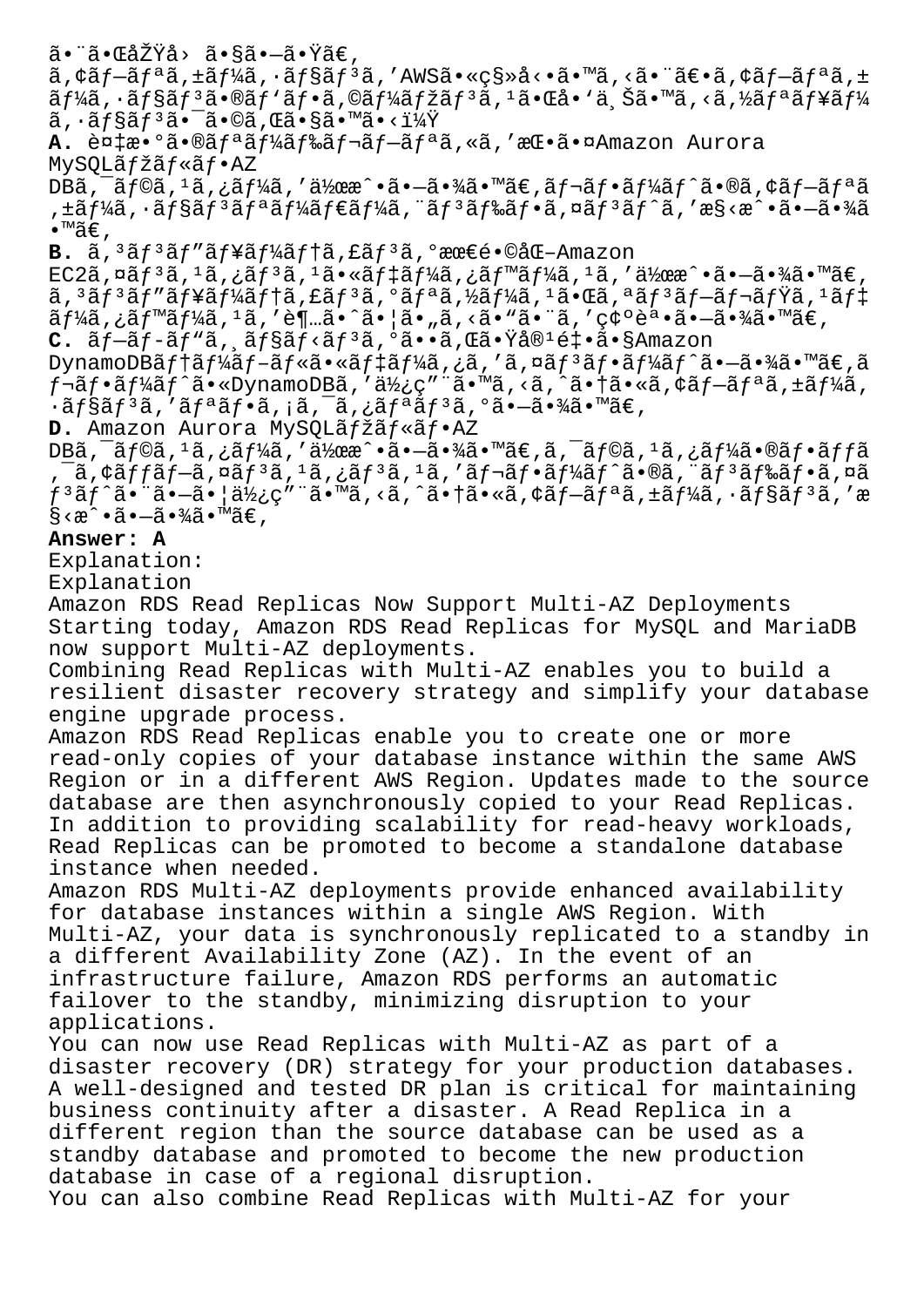database engine upgrade process. You can create a Read Replica of your production database instance and upgrade it to a new database engine version. When the upgrade is complete, you can stop applications, promote the Read Replica to a standalone database instance, and switch over your applications. Since the database instance is already a Multi-AZ deployment, no additional steps are needed. Overview of Amazon RDS Read Replicas Deploying one or more read replicas for a given source DB instance might make sense in a variety of scenarios, including the following: Scaling beyond the compute or I/O capacity of a single DB instance for read-heavy database workloads. You can direct this excess read traffic to one or more read replicas. Serving read traffic while the source DB instance is unavailable. In some cases, your source DB instance might not be able to take I/O requests, for example due to I/O suspension for backups or scheduled maintenance. In these cases, you can direct read traffic to your read replicas. For this use case, keep in mind that the data on the read replica might be "stale" because the source DB instance is unavailable. Business reporting or data warehousing scenarios where you might want business reporting queries to run against a read replica, rather than your primary, production DB instance. Implementing disaster recovery. You can promote a read replica to a standalone instance as a disaster recovery solution if the source DB instance fails. https://aws.amazon.com/about-aws/whats-new/2018/01/amazon-rds-r ead-replicas-now-support-multi-az-deploym https://docs.aws.amazon.com/AmazonRDS/latest/UserGuide/USER\_Rea dRepl.html

# **NEW QUESTION: 3**

You open up the Financial period close workspace and see an exclamation point icon next to one of your tasks. What does the exclamation point icon next to the task mean? **A.** The tasks depends on other incomplete tasks **B.** The task is past due **C.** The task has been completed **D.** That task has not been completed yet **Answer: B** Explanation: Explanation References: https://docs.microsoft.com/en-us/dynamics365/unified-operations

/financials/general-ledger/financial-periodcloseworkspace

Related Posts